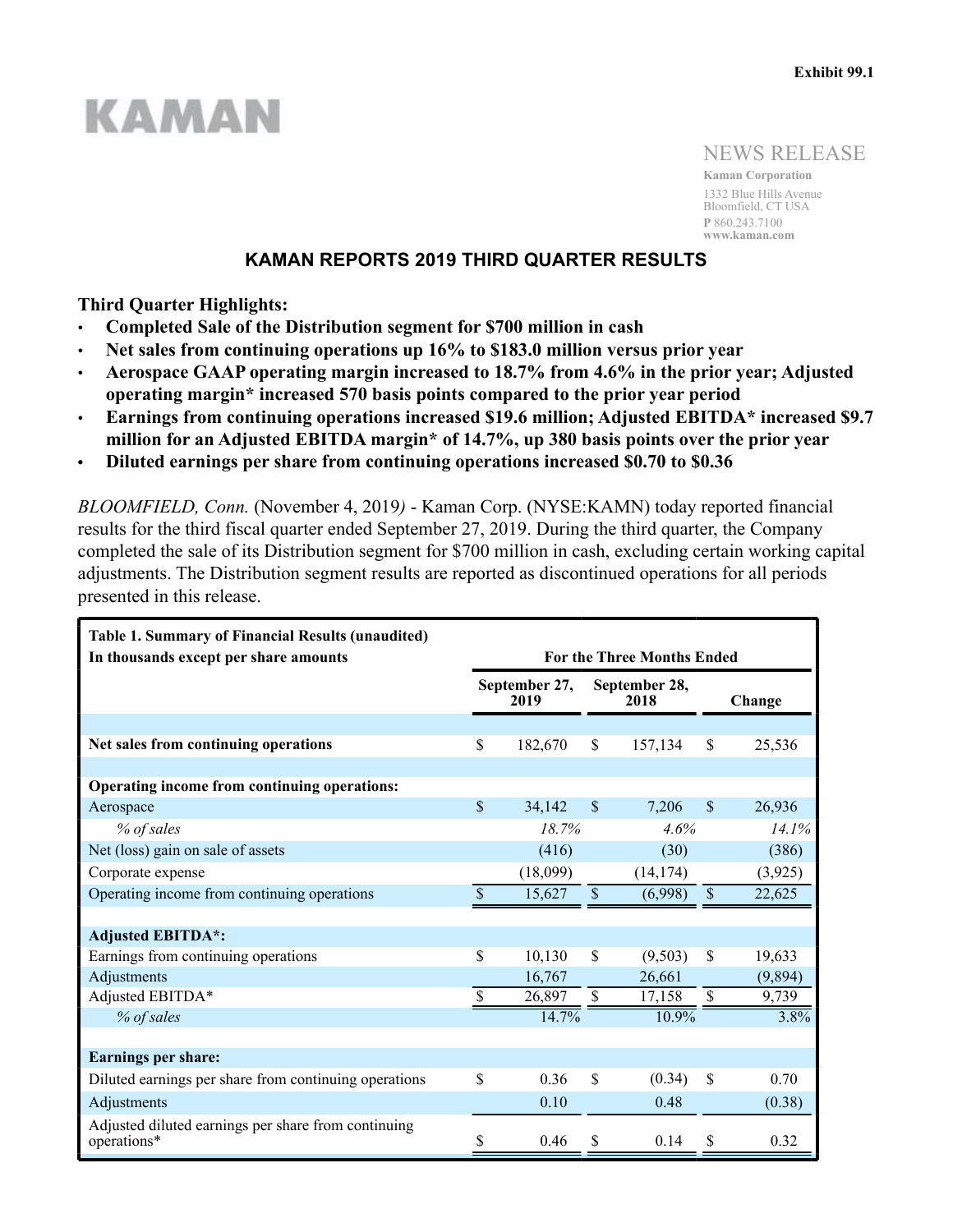Neal J. Keating, Chairman, President and Chief Executive Officer, commented, "We executed well in the third quarter delivering a significant increase in sales over the prior year period, generating a \$0.70 increase in diluted earnings per share from continuing operations, or more than a 200% increase in adjusted earnings per diluted share\*. Since we announced the closing of the sale of Distribution in late August, we have been focused on setting the foundation for our next stage of growth. A key step in this process is accelerating our M&A program to deploy available capital with a focus on companies that combine innovative engineering capabilities and world class manufacturing, while extending our reach into new growth markets.

We are also undertaking a comprehensive review of our general and administrative functions in order to improve operational efficiency and to align our costs with revenues. The objective of this initiative is to ensure that we have an organizational structure that will enable us to successfully compete, while streamlining processes, reducing costs, and providing a scalable infrastructure that will allow us to more effectively integrate new acquisitions. Based on the work we have performed to date, we expect full year run rate savings from these actions to be towards the high end of our prior range of \$15 million to \$20 million exiting 2020.

In addition, we look to build upon our legacy as a premier designer and manufacturer of highly engineered products across the aerospace and defense, medical and industrial markets. These efforts incorporate investments to drive organic growth including expanded unmanned capabilities and new composite rotor blades for the K-MAX®, laser guided height of burst sensor and next generation safe and arm technologies, and investments in new specialty bearings and engineered products families including titanium diffusion hardening. We have also been investing in facility expansions and upgrades in the U.S., Germany and the Czech Republic to increase capacity. Today, we have extraordinary businesses and we are investing across our portfolio to ensure we are positioned for growth."

Chief Financial Officer, Robert D. Starr, commented, "During the quarter we closed the sale of the Distribution business for \$700 million, or approximately \$600 million net of transaction expenses and estimated taxes. We paid down all amounts outstanding under our revolving credit facility which lowered our debt to capitalization ratio\* to 18.6% with the only debt outstanding associated with our convertible notes. As we look to redeployment, we have approximately \$1.0 billion of available capital from debt and cash and we expect to use a significant portion of this to execute on acquisitions and organic growth initiatives. We remain disciplined and patient in our approach and will execute on opportunities that best align with our strategic objectives.

Sales for the quarter increased 16.3% to \$182.7 million when compared to the third quarter of 2018. Higher sales primarily resulted from increased sales for our specialty bearings products and initial deliveries under our \$324 million JPF DCS contract. These increases were partially offset by lower revenue on our JPF USG program, a \$1.4 million foreign currency headwind, and the absence of \$1.3 million in sales from the disposition of our engineering services and UK tooling businesses in 2018.

Operating profit of \$15.6 million increased \$22.6 million over the prior year period due to an increase in profit across our product offerings and the absence of a \$10.0 million intangible asset impairment charge recorded in the prior year period. When adjusted for \$3.0 million in costs related to our corporate development activities and \$1.2 million in costs associated with the transition services agreement with Distribution, adjusted operating income<sup>\*</sup> more than doubled to \$19.9 million, from adjusted operating income\* of \$7.3 million in the prior-year period. Stronger operating margin resulted from the mix of JPF DCS orders and specialty bearings sales, as well as improved operating results from a number of our aerospace structures programs.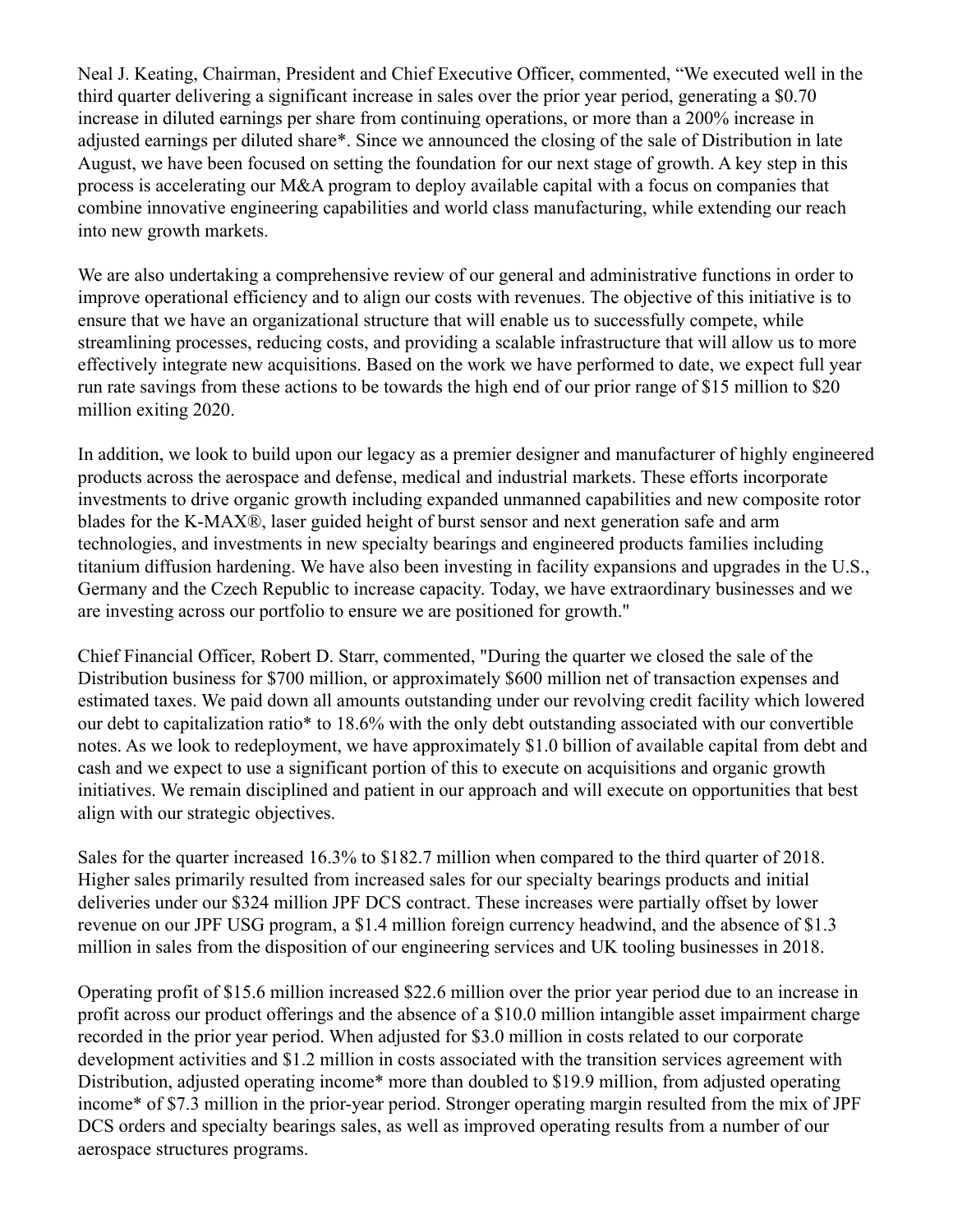Through the first nine months of 2019 we had cash flows from continuing operations of \$11.3 million and free cash flow\* use of \$6.1 million. As highlighted in our second quarter remarks, cash usage was due to the buildup of inventory in our Joint Programmable Fuze and self-lubricating bearings products to support the strong sales we experienced in the third quarter and expect to continue in the fourth quarter of 2019. We are leaving our guidance unchanged for 2019, with full year sales from continuing operations in the range of \$740.0 million to \$760.0 million and Aerospace operating margin in the range of 16.7% to 17.2% based on increased volumes of our JPF DCS and specialty bearings products in the fourth quarter."

# **2019 Outlook**

Our 2019 outlook for Aerospace performance:

- Aerospace:
	- $\circ$ Sales of \$740.0 million to \$760.0 million
	- $\circ$ Operating margins of 16.7% to 17.2%
	- Depreciation and amortization expense of approximately \$21.0 million  $\circ$

## **Please see the MD&A section of the Company's Form 10-Q filed with the Securities and Exchange Commission concurrently with the issuance of this release for greater detail on our results and various company programs.**

**A conference call has been scheduled for tomorrow, November 5, 2019, at 8:30 AM ET.** Listeners may access the call live by telephone at (844) 473-0975 and from outside the U.S. at (562) 350-0826 using the Conference ID: 4530599; or, via the Internet at www.kaman.com. A replay will also be available two hours after the call and can be accessed at (855) 859-2056 or (404) 537-3406 using the Conference ID: 4530599. In its discussion, management may reference certain non-GAAP financial measures related to company performance. A reconciliation of that information to the most directly comparable GAAP measures is provided in this release.

## **About Kaman Corporation**

Kaman Corporation was founded in 1945 by aviation pioneer Charles H. Kaman. Headquartered in Bloomfield, Connecticut. The Company conducts business in the aerospace & defense, industrial, and medical markets. The Company produces and/or markets widely used proprietary aircraft bearings and components; super precision, miniature ball bearings; complex metallic and composite aerostructures for commercial, military and general aviation fixed and rotary wing aircraft; aerostructure engineering design analysis and FAA certification services; safe and arming solutions for missile and bomb systems for the U.S. and allied militaries; subcontract helicopter work; production of the K-MAX® medium-to-heavy lift helicopter; and support for the company's SH-2G Super Seasprite maritime aircraft. More information is available at www.kaman.com.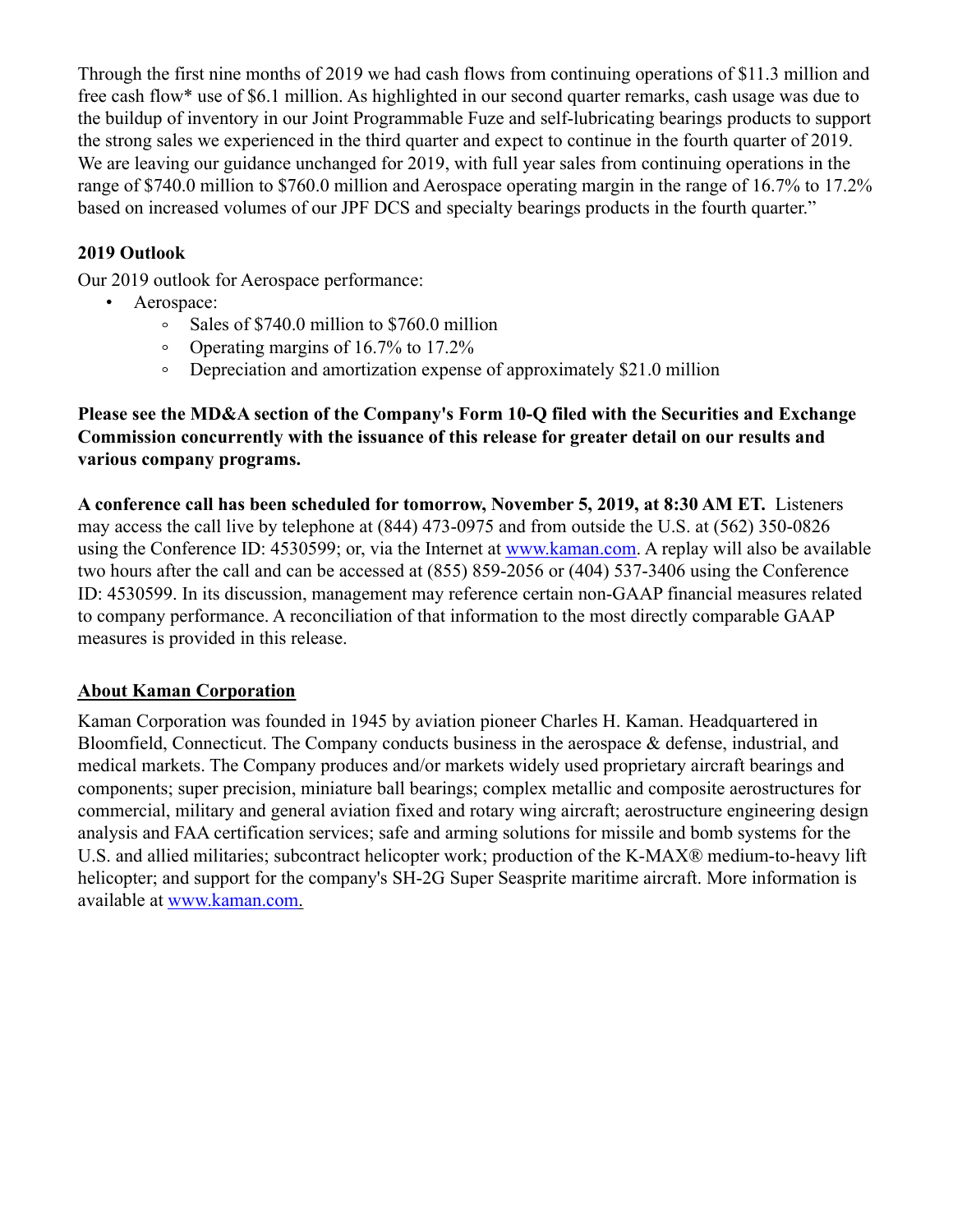#### **Table 2. Summary of Segment Information (in thousands) (unaudited)**

|                                              | <b>For the Three Months Ended</b> |      | <b>For the Nine Months Ended</b> |   |                       |    |                       |
|----------------------------------------------|-----------------------------------|------|----------------------------------|---|-----------------------|----|-----------------------|
|                                              | September 27,<br>2019             |      | September 28,<br>2018            |   | September 27,<br>2019 |    | September 28,<br>2018 |
| Net sales from continuing operations:        |                                   |      |                                  |   |                       |    |                       |
| Aerospace                                    | 182,670                           |      | 157,134                          | S | 523,816               | S  | 515,135               |
|                                              |                                   |      |                                  |   |                       |    |                       |
| Operating income from continuing operations: |                                   |      |                                  |   |                       |    |                       |
| Aerospace                                    | \$<br>34,142                      | - \$ | $7,206$ \$                       |   | 85,352                | -8 | 52,609                |
| Net (loss) gain on sale of assets            | (416)                             |      | (30)                             |   | (351)                 |    | 1,559                 |
| Corporate expense                            | 18,099                            |      | (14, 174)                        |   | (46, 430)             |    | (45, 324)             |
| Operating income from continuing operations  | 15,627                            |      | (6,998)                          |   | 38,571                |    | 8,844                 |

#### **Table 3. Depreciation and Amortization from continuing operations (in thousands) (unaudited)**

|                                       | <b>For the Three Months Ended</b> |                       |  |                       | <b>For the Nine Months Ended</b> |                       |  |                       |
|---------------------------------------|-----------------------------------|-----------------------|--|-----------------------|----------------------------------|-----------------------|--|-----------------------|
|                                       |                                   | September 27,<br>2019 |  | September 28,<br>2018 |                                  | September 27,<br>2019 |  | September 28,<br>2018 |
| <b>Depreciation and Amortization:</b> |                                   |                       |  |                       |                                  |                       |  |                       |
| Aerospace                             |                                   | 6.156 \$              |  | 6.049                 |                                  | 16,931                |  | 18,561                |
| Corporate                             |                                   | 787                   |  | 840                   |                                  | 2.377                 |  | 2,519                 |
| Consolidated Total                    |                                   | 6.943                 |  | 6.889                 |                                  | 19.308                |  | 21,080                |

## **Non-GAAP Measures Disclosure**

Management believes that the Non-GAAP financial measures (i.e. Financial measures that are not computed in accordance with Generally Accepted Accounting Principles) identified by an asterisk (\*) used in this release or in other disclosures provide important perspectives into the Company's ongoing business performance. The Company does not intend for the information to be considered in isolation or as a substitute for the related GAAP measures. Other companies may define the measures differently. We define the Non-GAAP measures used in this release and other disclosures as follows:

**Organic Sales** - Organic Sales is defined as "Net Sales" less sales derived from acquisitions completed during the preceding twelve months. We believe that this measure provides management and investors with a more complete understanding of underlying operating results and trends of established, ongoing operations by excluding the effect of acquisitions, which can obscure underlying trends. We also believe that presenting Organic Sales separately for our segments provides management and investors with useful information about the trends impacting our segments and enables a more direct comparison to other businesses and companies in similar industries. Management recognizes that the term "Organic Sales" may be interpreted differently by other companies and under different circumstances. No other adjustments were made during the three-month and nine-month fiscal periods ended September 27, 2019 and September 28, 2018, respectively. The following table illustrates the calculation of Organic Sales using the GAAP measure, "Net Sales".

## **Table 4. Organic Sales from continuing operations (in thousands) (unaudited)**

|                          | <b>For the Three Months Ended</b> |                       | <b>For the Nine Months Ended</b> |                       |         |    |                       |
|--------------------------|-----------------------------------|-----------------------|----------------------------------|-----------------------|---------|----|-----------------------|
|                          | September 27,<br>2019             | September 28,<br>2018 |                                  | September 27,<br>2019 |         |    | September 28,<br>2018 |
| Aerospace                |                                   |                       |                                  |                       |         |    |                       |
| Net sales                | 182.670                           | -S                    | 157,134                          |                       | 523,816 | -S | 515,135               |
| <b>Acquisition Sales</b> |                                   |                       |                                  |                       |         |    |                       |
| Organic Sales            | 182.670                           |                       | 157,134                          |                       | 523,816 |    | 515,135               |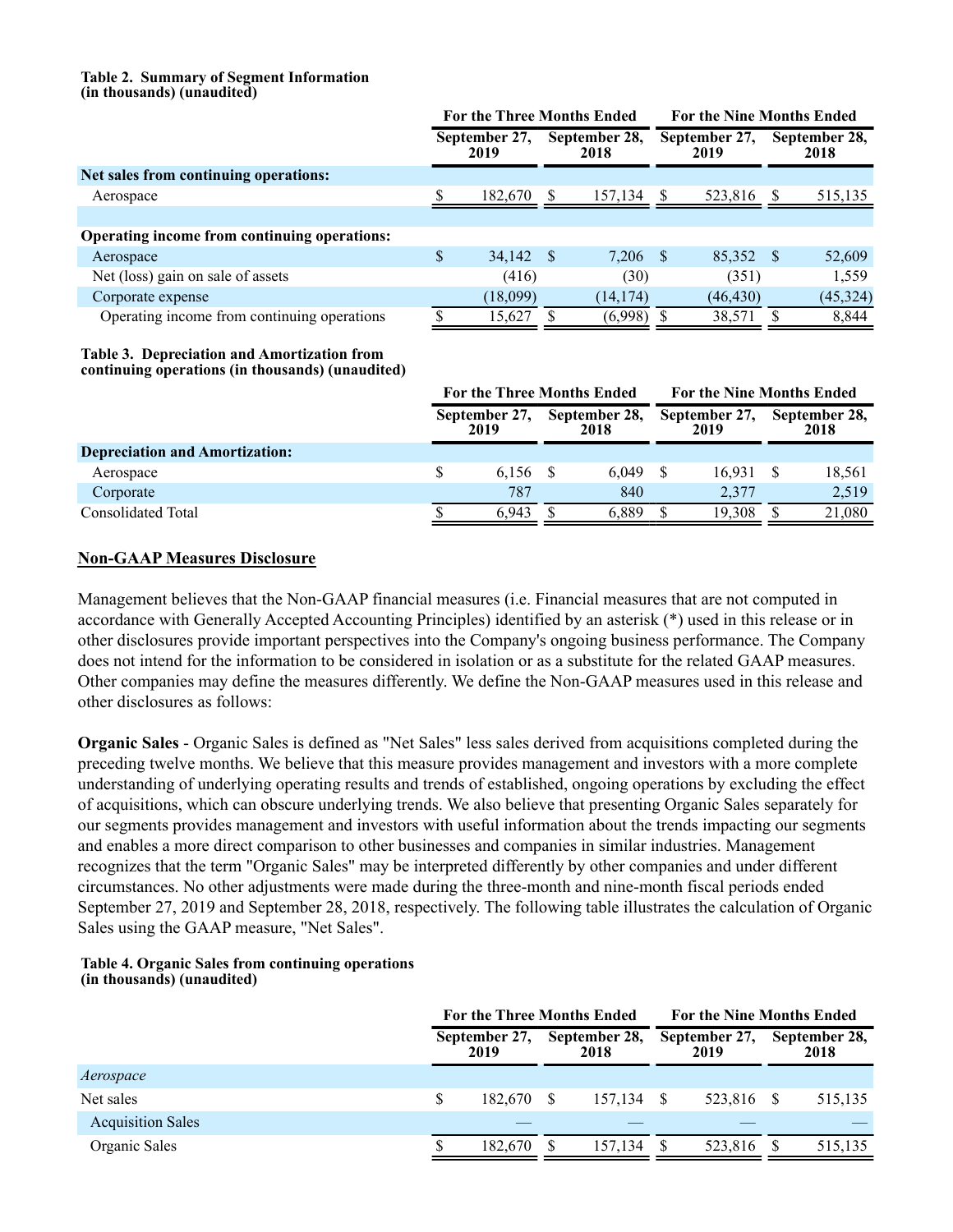**Adjusted EBITDA from continuing operations** - Adjusted EBITDA from continuing operations is defined as earnings from continuing operations before interest, taxes, other expense (income), net, depreciation and amortization and certain items that are not indicative of the operating performance of the Company's segments or corporate function for the period presented. Adjusted EBITDA from continuing operations differs from earnings from continuing operations, as calculated in accordance with GAAP, in that it excludes interest expense, net, income tax expense, depreciation and amortization, other expense (income), net and certain items that are not indicative of the operating performance of the Company's segments or corporate function for the period presented. We have made numerous investments in our business, such as acquisitions and capital expenditures, including facility improvements, new machinery and equipment, improvements to our information technology infrastructure and new ERP systems, which we have adjusted for in Adjusted EBITDA from continuing operations. Adjusted EBITDA from continuing operations also does not give effect to cash used for debt service requirements and thus does not reflect funds available for distributions, reinvestments or other discretionary uses. Management believes Adjusted EBITDA from continuing operations provides an additional perspective on the operating results of the organization and its earnings capacity and helps improve the comparability of our results between periods because it provides a view of our operations that excludes items that management believes are not reflective of operating performance, such as items traditionally removed from net earnings in the calculation of EBITDA as well as Other expense (income), net and certain items that are not indicative of the operating performance of the Company's segments or corporate function for the period presented. Adjusted EBITDA from continuing operations is not presented as an alternative measure of operating performance, as determined in accordance with GAAP. No other adjustments were made during the three-month and nine-month fiscal periods ended September 27, 2019 and September 28, 2018. The following table illustrates the calculation of Adjusted

EBITDA from continuing operations using GAAP measures: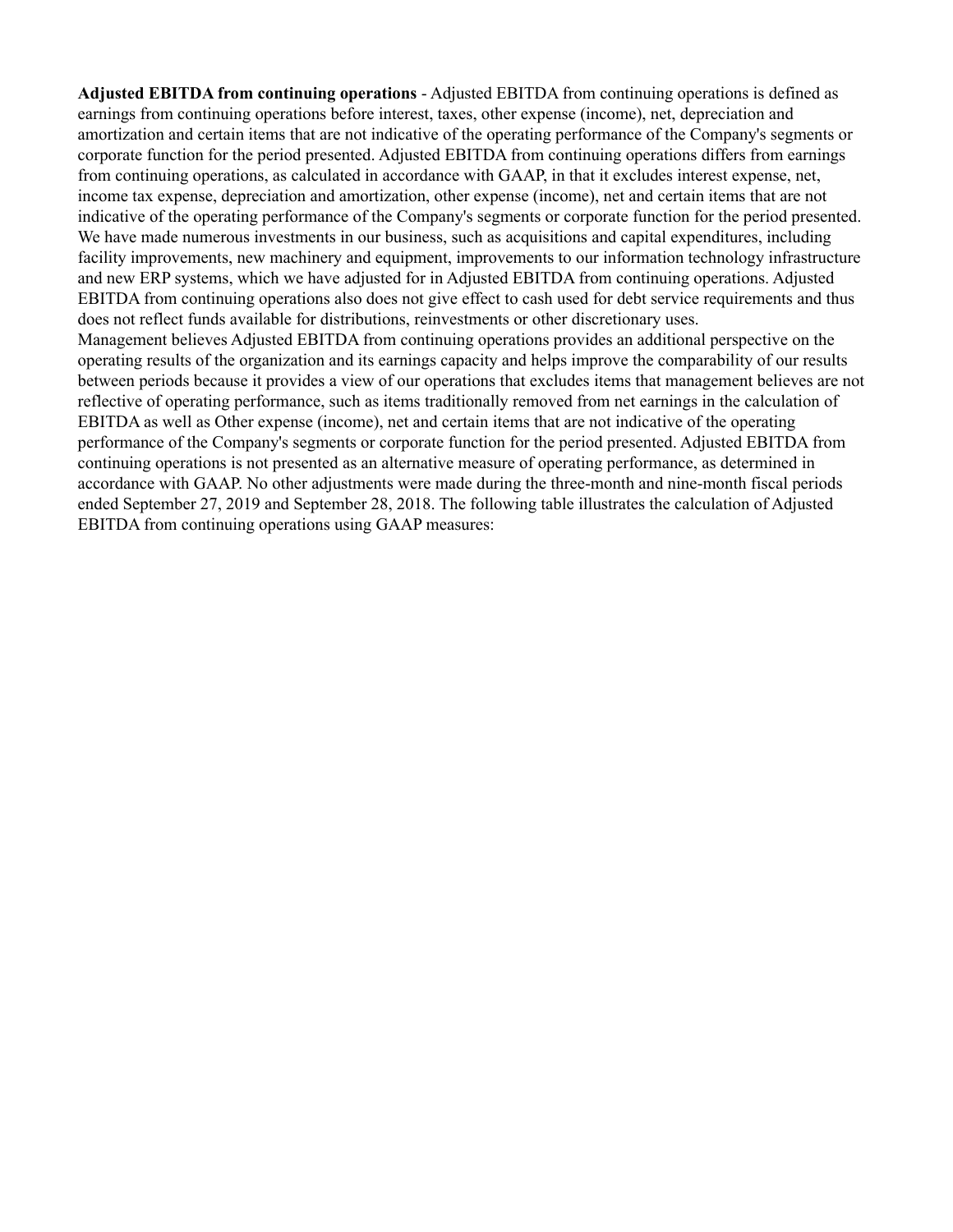#### **Table 5. Adjusted EBITDA from continuing operations (in thousands) (unaudited)**

|                                                          | <b>For the Three Months Ended</b> |                       |                      |                       |                       | <b>For the Nine Months Ended</b> |                           |                       |  |  |
|----------------------------------------------------------|-----------------------------------|-----------------------|----------------------|-----------------------|-----------------------|----------------------------------|---------------------------|-----------------------|--|--|
|                                                          |                                   | September 27,<br>2019 |                      | September 28,<br>2018 | September 27,<br>2019 |                                  |                           | September 28,<br>2018 |  |  |
| <b>Adjusted EBITDA from continuing operations</b>        |                                   |                       |                      |                       |                       |                                  |                           |                       |  |  |
| <b>Consolidated Results</b>                              |                                   |                       |                      |                       |                       |                                  |                           |                       |  |  |
| Sales from continuing operations                         | \$                                | 182,670               | $\sqrt{\frac{1}{2}}$ | 157,134               | $\mathcal{S}$         | 523,816                          | $\boldsymbol{\mathsf{S}}$ | 515,135               |  |  |
|                                                          |                                   |                       |                      |                       |                       |                                  |                           |                       |  |  |
| Earnings (loss) from continuing operations               | \$                                | 10,130                | \$                   | (9,503)               | $\mathbf{\hat{S}}$    | 22,341                           | $\mathbf{\$}$             | 245                   |  |  |
|                                                          |                                   |                       |                      |                       |                       |                                  |                           |                       |  |  |
| Interest expense, net                                    |                                   | 4,058                 |                      | 5,084                 |                       | 14,595                           |                           | 15,407                |  |  |
| Income tax expense                                       |                                   | 2,297                 |                      | 559                   |                       | 3,244                            |                           | 2,376                 |  |  |
| Other (income) expense, net                              |                                   | 185                   |                      | (163)                 |                       | (367)                            |                           | (141)                 |  |  |
| Depreciation and amortization                            |                                   | 6,943                 |                      | 6,889                 |                       | 19,308                           |                           | 21,080                |  |  |
| Other Adjustments:                                       |                                   |                       |                      |                       |                       |                                  |                           |                       |  |  |
| Restructuring and severance costs                        |                                   | 81                    |                      | 1,214                 |                       | 553                              |                           | 4,711                 |  |  |
| Non-cash intangible asset impairment charge              |                                   |                       |                      | 10,039                |                       |                                  |                           | 10,039                |  |  |
| Non-cash write-off of inventory                          |                                   |                       |                      | 709                   |                       |                                  |                           | 709                   |  |  |
| Employee tax-related matters in foreign operations       |                                   |                       |                      | 1,279                 |                       |                                  |                           | 1,279                 |  |  |
| Cost associated with corporate development<br>activities |                                   | 2,993                 |                      | 1,051                 |                       | 2,993                            |                           | 1,051                 |  |  |
| Costs from transition services agreement                 |                                   | 1,154                 |                      |                       |                       | 1,154                            |                           |                       |  |  |
| Income from transition services agreement                |                                   | (944)                 |                      |                       |                       | (944)                            |                           |                       |  |  |
| Gain on the sale of land                                 |                                   |                       |                      |                       |                       |                                  |                           | (1,520)               |  |  |
| Adjustments                                              | \$                                | 16,767                | \$                   | 26,661                | \$                    | 40,536                           | \$                        | 54,991                |  |  |
|                                                          |                                   |                       |                      |                       |                       |                                  |                           |                       |  |  |
| Adjusted EBITDA from continuing operations               | \$                                | 26,897                | \$                   | 17,158                | \$                    | 62,877                           | \$                        | 55,236                |  |  |
| Adjusted EBITDA margin                                   |                                   | 14.7%                 |                      | 10.9%                 |                       | 12.0%                            |                           | 10.7%                 |  |  |

**Free Cash Flow from continuing operations** - Free Cash Flow from continuing operations is defined as GAAP "Net cash provided by (used in) operating activities" in a period less "Expenditures for property, plant  $\&$ equipment" in the same period. Management believes Free Cash Flow from continuing operations provides an important perspective on our ability to generate cash from our business operations and, as such, that it is an important financial measure for use in evaluating the Company's financial performance. Free Cash Flow from continuing operations should not be viewed as representing the residual cash flow available for discretionary expenditures such as dividends to shareholders or acquisitions, as it may exclude certain mandatory expenditures such as repayment of maturing debt and other contractual obligations. Management uses Free Cash Flow from continuing operations internally to assess overall liquidity. The following table illustrates the calculation of Free Cash Flow from continuing operations using "Net cash provided by (used in) operating activities from continuing operations" and "Expenditures for property, plant & equipment", GAAP measures from the Condensed Consolidated Statements of Cash Flows included in this release.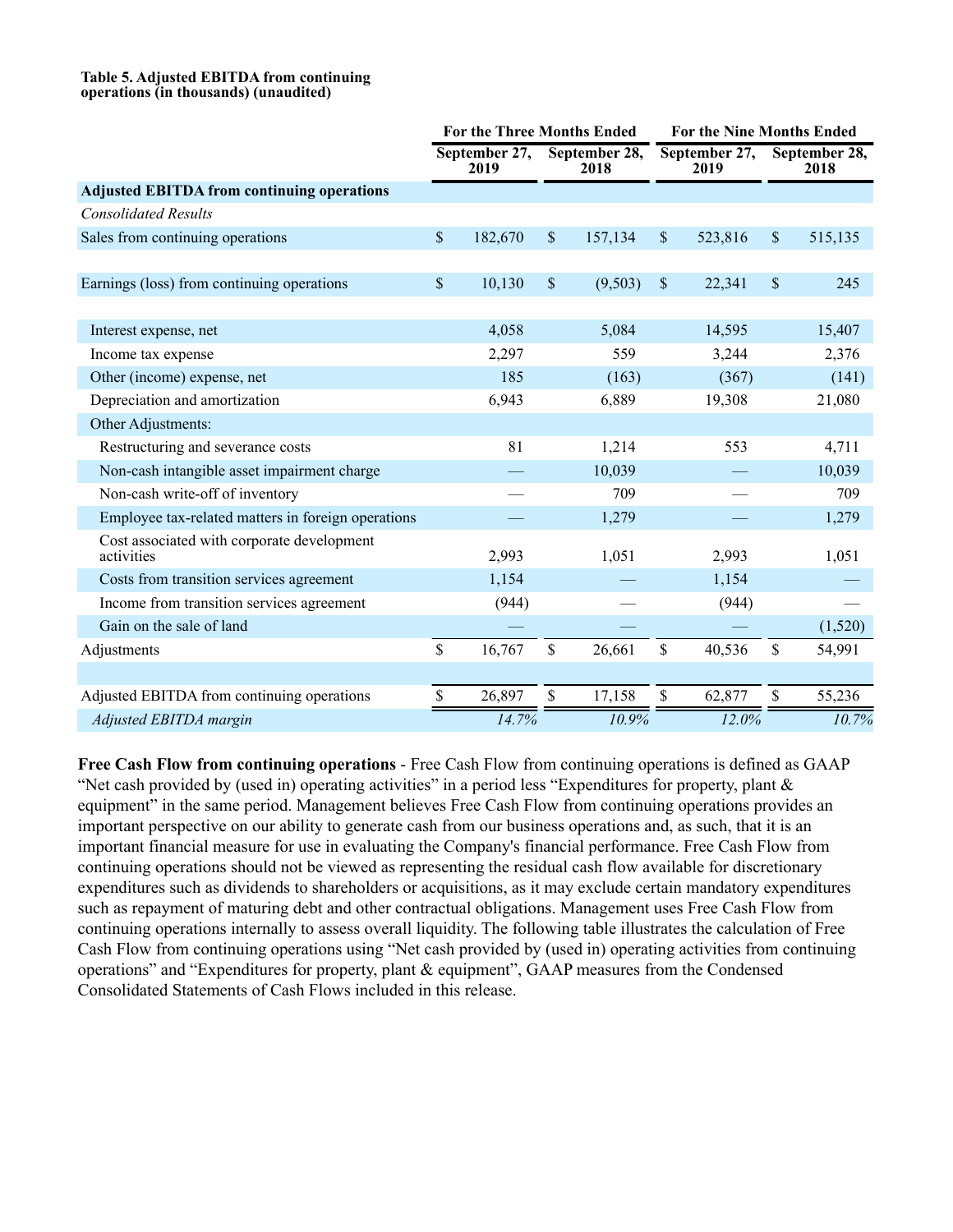#### **Table 6. Free Cash Flow from continuing operations (in thousands) (unaudited)**

|                                                                      | For the Nine<br><b>Months Ended</b> |  | For the Six<br><b>Months Ended</b> | For the Three<br><b>Months Ended</b> |                       |  |
|----------------------------------------------------------------------|-------------------------------------|--|------------------------------------|--------------------------------------|-----------------------|--|
|                                                                      | September 27,<br>2019               |  | <b>June 28,</b><br>2019            |                                      | September 27,<br>2019 |  |
| Net cash provided by operating activities from continuing operations | 11.336                              |  | 10.862                             |                                      | 474                   |  |
| Expenditures for property, plant $&$ equipment                       | (17, 411)                           |  | (11, 375)                          |                                      | (6,036)               |  |
| Free Cash Flow from continuing operations                            | (6.075)                             |  | $(513)$ \$                         |                                      | (5, 562)              |  |

**Debt to Capitalization Ratio** - Debt to Capitalization Ratio is calculated by dividing debt by capitalization. Debt is defined as GAAP "Current portion of long-term debt" plus "Long-term debt, excluding current portion". Capitalization is defined as Debt plus GAAP "Total shareholders' equity". Management believes that Debt to Capitalization Ratio is a measurement of financial leverage and provides an insight into the financial structure of the Company and its financial strength. The following table illustrates the calculation of Debt to Capitalization Ratio using GAAP measures from the Condensed Consolidated Balance Sheets included in this release.

## **Table 7. Debt to Capitalization Ratio (in thousands) (unaudited)**

|                                           | <b>September 27, 2019</b> | December 31, 2018 |
|-------------------------------------------|---------------------------|-------------------|
| Current portion of long-term debt         |                           | 9,375             |
| Long-term debt, excluding current portion | 180.653                   | 284,256           |
| Debt                                      | 180.653                   | 293,631           |
| Total shareholders' equity                | 788.944                   | 633,157           |
| Capitalization                            | 969.597                   | 926,788           |
| Debt to Capitalization Ratio              | 18.6%                     | 31.7%             |

**Adjusted Earnings from Continuing Operations and Adjusted Diluted Earnings Per Share from Continuing** 

**Operations** - Adjusted Earnings from Continuing Operations and Adjusted Diluted Earnings per Share from Continuing Operations are defined as GAAP "Earnings from Continuing Operations" and "Diluted earnings per share from continuing operations", less items that are not indicative of the operating performance of the business for the periods presented. These items are included in the reconciliation below. Management uses Adjusted Earnings from Continuing Operations and Adjusted Diluted Earnings per Share from Continuing Operations to evaluate performance period over period, to analyze the underlying trends in our business and to assess its performance relative to its competitors. We believe that this information is useful for investors and financial institutions seeking to analyze and compare companies on the basis of operating performance.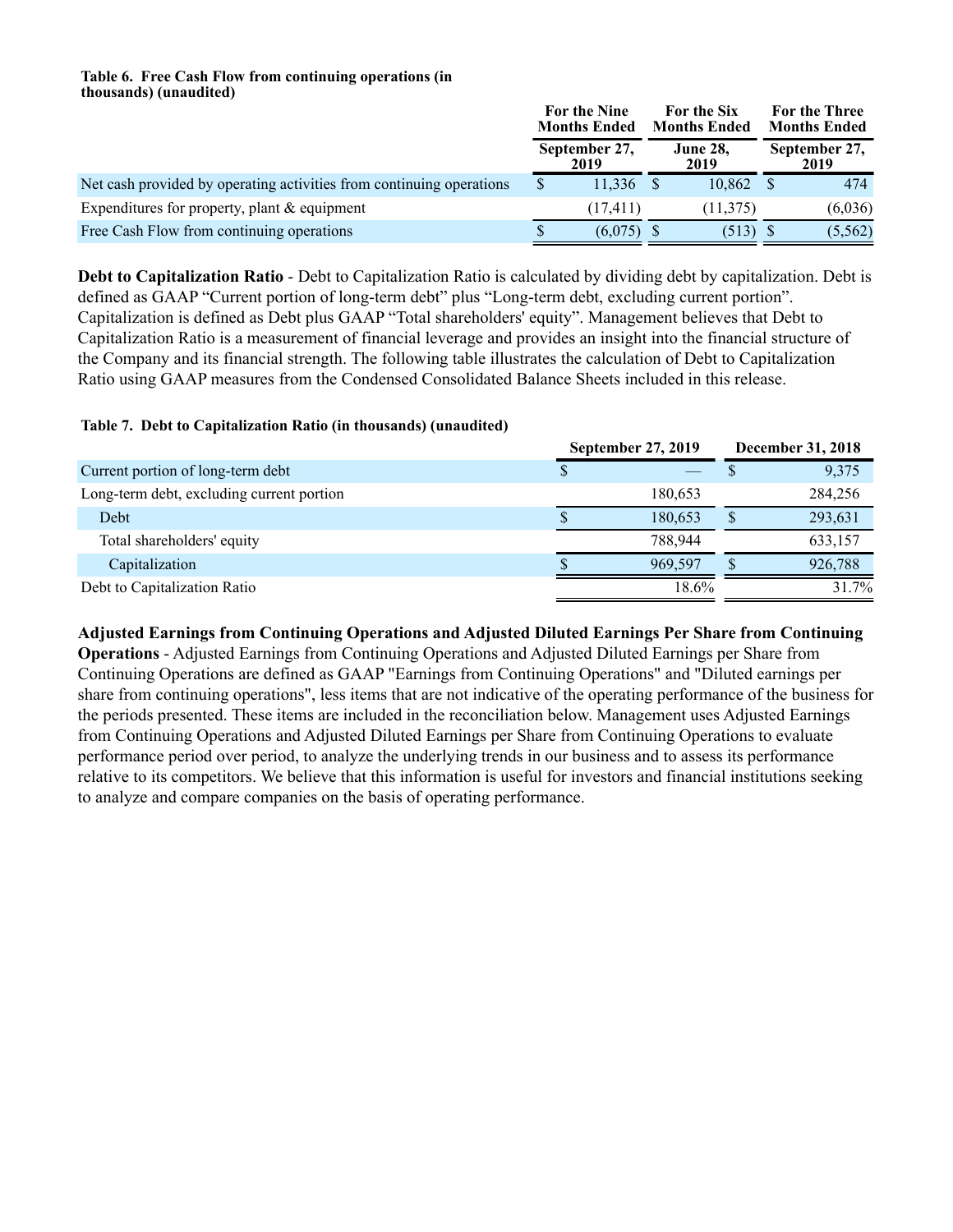The following table illustrates the calculation of Adjusted Earnings from Continuing Operations and Adjusted Diluted Earnings per Share from Continuing Operations using "Earnings from Continuing Operations" and "Diluted earnings per share from continuing operations" from the "Consolidated Statements of Operations" included in the Company's Form 10-Q filed with the Securities and Exchange Commission on November 4, 2019.

#### **Table 8. Adjusted Earnings from continuing operations and Adjusted Diluted Earnings per Share from continuing operations (In thousands except per share amounts) (unaudited)**

**For the Three Months Ended For the Nine Months Ended September 27, 2019 September 28, 2018 September 27, 2019 September 28, 2018** *Adjustments to Earnings from Continuing Operations, pre tax* Restructuring and severance costs at Aerospace  $\begin{array}{cccc} \text{S} & 81 & \text{S} & 1,214 & \text{S} & 553 & \text{S} & 4,711 \end{array}$ Costs associated with corporate development activities 2,993 1,051 2,993 1,051 Costs from transition services agreement  $1,154$   $1,154$   $-$ Income from transition services agreement (944) (944) (944) Benefit from change in state tax laws  $-$  (2,137) Non-cash non-taxable intangible assets impairment charge  $-$  10,039  $-$  10,039 Non-cash non-taxable write-off of inventory — 709 — 709 — 709 709 Employee tax-related matters in foreign operations — 1,279 — 1,279 — 1,279 Gain on the sale of land  $(1,520)$ Adjustments, pre tax  $\qquad \qquad$  \$ 3,284 \, \$ 14,292 \, \$ 1,619 \, \$ 16,269

*Tax Effect of Adjustments to Earnings from Continuing Operations*

| Restructuring and severance costs at Aerospace              | \$. | 15    | - \$ | 304 | - \$ | 70    | - \$ | 1,178 |
|-------------------------------------------------------------|-----|-------|------|-----|------|-------|------|-------|
| Costs associated with corporate development activities      |     | 554   |      | 263 |      | 380   |      | 263   |
| Costs from transition services agreement                    |     | 213   |      |     |      | 147   |      |       |
| Income from transition services agreement                   |     | (175) |      |     |      | (120) |      |       |
| Benefit from change in state tax laws                       |     |       |      |     |      |       |      |       |
| Non-cash non-taxable intangible assets impairment<br>charge |     |       |      |     |      |       |      |       |
| Non-cash non-taxable write-off of inventory                 |     |       |      |     |      |       |      |       |
| Employee tax-related matters in foreign operations          |     |       |      | 320 |      |       |      | 320   |
| Gain on the sale of land                                    |     |       |      |     |      |       |      | (380) |
| Tax effect of Adjustments                                   |     | 607   | S    | 887 |      | 477   | £.   | 1,381 |
|                                                             |     |       |      |     |      |       |      |       |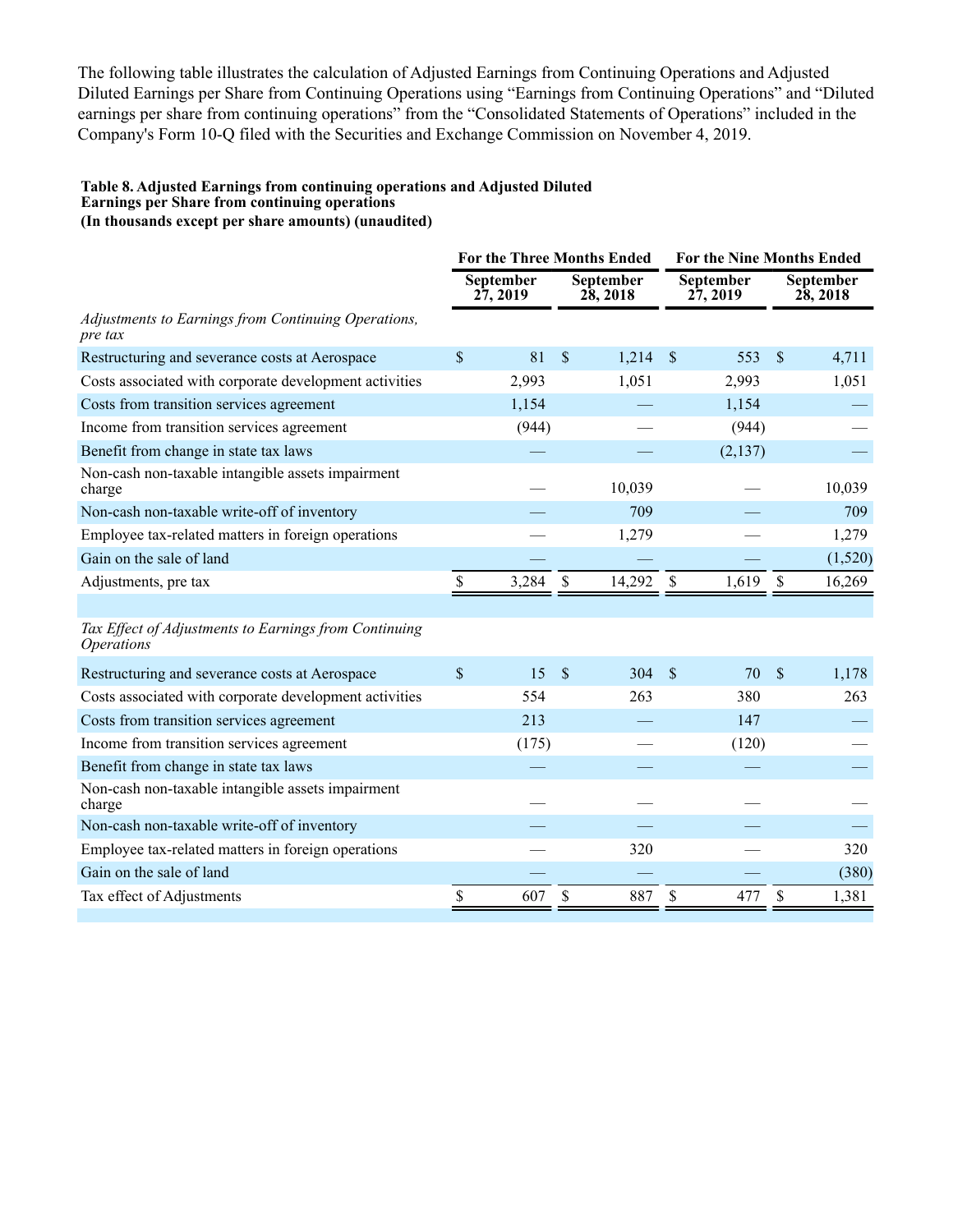#### **Table 8. Adjusted Earnings from continuing operations and Adjusted Diluted Earnings per Share from continuing operations (In thousands except per share amounts) (unaudited)**

|                                                                                  |                           |                      |                           | <b>For the Three Months Ended</b> |                           | <b>For the Nine Months Ended</b> |                    |                       |  |
|----------------------------------------------------------------------------------|---------------------------|----------------------|---------------------------|-----------------------------------|---------------------------|----------------------------------|--------------------|-----------------------|--|
|                                                                                  |                           | September<br>27,2019 |                           | September<br>28, 2018             |                           | <b>September</b><br>27,2019      |                    | September<br>28, 2018 |  |
| Adjustments to Earnings from Continuing Operations,<br>net of tax                |                           |                      |                           |                                   |                           |                                  |                    |                       |  |
| GAAP Earnings from continuing operations, as reported                            | $\mathcal{S}$             | 10,130               | \$                        | $(9,503)$ \$                      |                           | 22,341                           | $\mathbf{s}$       | 245                   |  |
| Restructuring and severance costs at Aerospace                                   |                           | 66                   |                           | 910                               |                           | 483                              |                    | 3,533                 |  |
| Costs associated with corporate development activities                           |                           | 2,439                |                           | 788                               |                           | 2,613                            |                    | 788                   |  |
| Costs from transition services agreement                                         |                           | 941                  |                           |                                   |                           | 1,007                            |                    |                       |  |
| Income from transition services agreement                                        |                           | (769)                |                           |                                   |                           | (824)                            |                    |                       |  |
| Benefit from change in state tax laws                                            |                           |                      |                           |                                   |                           | (2,137)                          |                    |                       |  |
| Non-cash non-taxable intangible assets impairment<br>charge                      |                           |                      |                           | 10,039                            |                           |                                  |                    | 10,039                |  |
| Non-cash non-taxable write-off of inventory                                      |                           |                      |                           | 709                               |                           |                                  |                    | 709                   |  |
| Employee tax-related matters in foreign operations                               |                           |                      |                           | 959                               |                           |                                  |                    | 959                   |  |
| Gain on the sale of land                                                         |                           |                      |                           |                                   |                           |                                  |                    | (1,140)               |  |
| Adjusted Earnings from continuing operations                                     | $\boldsymbol{\mathsf{S}}$ | 12,807               | $\mathcal{S}$             | 3,902                             | $\mathbb S$               | 23,483                           | $\mathbb S$        | 15,133                |  |
|                                                                                  |                           |                      |                           |                                   |                           |                                  |                    |                       |  |
| Calculation of Adjusted Diluted Earnings per Share from<br>Continuing Operations |                           |                      |                           |                                   |                           |                                  |                    |                       |  |
| GAAP diluted earnings per share from continuing<br>operations                    | \$                        | 0.36                 | \$                        | $(0.34)$ \$                       |                           | 0.79                             | $\mathbf{\hat{S}}$ | 0.01                  |  |
| Restructuring and severance costs at Aerospace                                   |                           |                      |                           | 0.03                              |                           | 0.02                             |                    | 0.13                  |  |
| Costs associated with corporate development activities                           |                           | 0.09                 |                           | 0.03                              |                           | 0.09                             |                    | 0.03                  |  |
| Costs from transition services agreement                                         |                           | 0.04                 |                           |                                   |                           | 0.04                             |                    |                       |  |
| Income from transition services agreement                                        |                           | (0.03)               |                           |                                   |                           | (0.03)                           |                    |                       |  |
| Benefit from change in state tax laws                                            |                           |                      |                           |                                   |                           | (0.07)                           |                    |                       |  |
| Non-cash non-taxable intangible assets impairment<br>charge                      |                           |                      |                           | 0.36                              |                           |                                  |                    | 0.35                  |  |
| Non-cash non-taxable write-off of inventory                                      |                           |                      |                           | 0.03                              |                           |                                  |                    | 0.03                  |  |
| Employee tax-related matters in foreign operations                               |                           |                      |                           | 0.03                              |                           |                                  |                    | 0.03                  |  |
| Gain on the sale of land                                                         |                           |                      |                           |                                   |                           |                                  |                    | (0.04)                |  |
| Adjusted Diluted Earnings per Share from continuing<br>operations                | \$                        | 0.46                 | $\boldsymbol{\mathsf{S}}$ | 0.14                              | $\boldsymbol{\mathsf{S}}$ | 0.84                             | \$                 | 0.54                  |  |
| Diluted weighted average shares outstanding                                      |                           | 28,117               |                           | 28,258                            |                           | 28,104                           |                    | 28,258                |  |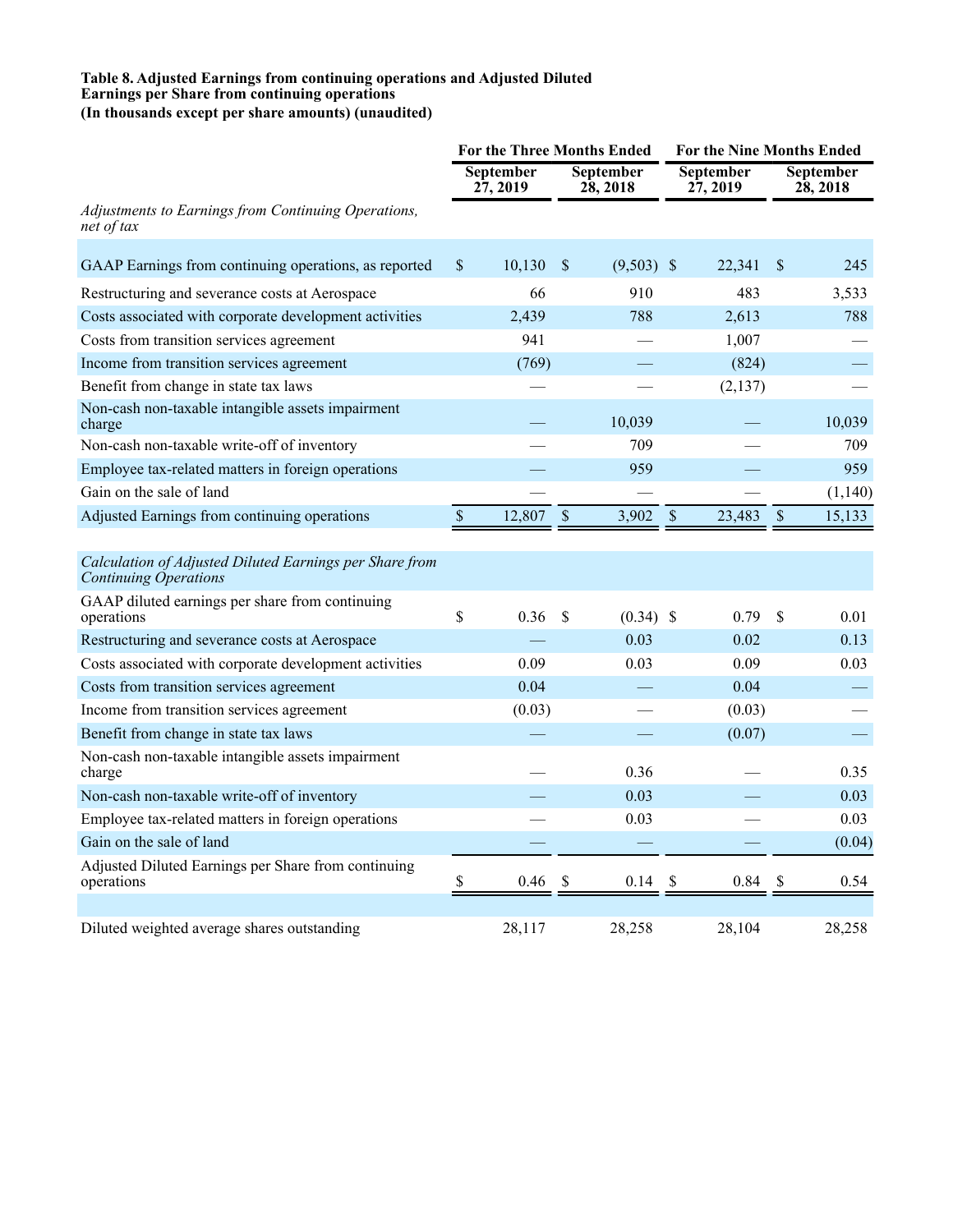**Adjusted Net Sales from continuing operations and Adjusted Operating Income from continuing operations** - Adjusted Net Sales from continuing operations is defined as net sales from continuing operations, less items not indicative of normal sales, such as revenue recorded related to the settlement of claims. Adjusted Operating Income from continuing operations is defined as operating income from continuing operations, less items that are not indicative of the operating performance of the Company's segments or corporate function for the period presented. These items are included in the reconciliation below. Management uses Adjusted Net Sales from continuing operations and Adjusted Operating Income from continuing operations to evaluate performance period over period, to analyze underlying trends in our segments and corporate function and to assess their performance relative to their competitors. We believe that this information is useful for investors and financial institutions seeking to analyze and compare companies on the basis of operating performance. The following table illustrates the calculation of Adjusted Operating Income from continuing operations to the Consolidated Financial Statements included in the Company's Form 10-Q filed with the Securities and Exchange Commission on November 4, 2019.

#### **Table 9. Adjusted Net Sales and Adjusted Operating Income from Continuing Operations**

**(In thousands) (unaudited)**

|                                                             |                 | For the Three Months Ended |                          |                       |              | <b>For the Nine Months Ended</b> |                           |                       |  |
|-------------------------------------------------------------|-----------------|----------------------------|--------------------------|-----------------------|--------------|----------------------------------|---------------------------|-----------------------|--|
|                                                             |                 | September 27,<br>2019      |                          | September 28,<br>2018 |              | September 27,<br>2019            |                           | September 28,<br>2018 |  |
| <b>AEROSPACE SEGMENT OPERATING</b><br><b>INCOME:</b>        |                 |                            |                          |                       |              |                                  |                           |                       |  |
| <b>Net Sales</b>                                            | \$              | 182,670                    | \$                       | 157,134               | \$           | 523,816                          | $\boldsymbol{\mathsf{S}}$ | 515,135               |  |
| GAAP Operating income - Aerospace segment                   | \$              | 34,142                     | \$                       | 7,206                 | \$           | 85,352                           | \$                        | 52,609                |  |
| % of GAAP net sales                                         |                 | 18.7%                      |                          | $4.6\%$               |              | 16.3%                            |                           | 10.2%                 |  |
| Restructuring and severance costs                           | \$              | 81                         | \$                       | 1,214                 | \$           | 553                              | \$                        | 4,711                 |  |
| Non-cash non-taxable intangible assets impairment<br>charge |                 |                            |                          | 10,039                |              |                                  |                           | 10,039                |  |
| Non-cash non-taxable write-off of inventory                 |                 |                            |                          | 709                   |              |                                  |                           | 709                   |  |
| Employee tax-related matters in foreign operations          |                 |                            |                          | 1,279                 |              |                                  |                           | 1,279                 |  |
| Adjusted Operating Income - Aerospace segment               | \$              | 34,223                     | $\mathbf S$              | 20,447                | \$           | 85,905                           | \$                        | 69,347                |  |
| % of GAAP net sales                                         |                 | 18.7%                      |                          | 13.0%                 |              | 16.4%                            |                           | 13.5%                 |  |
| <b>CORPORATE EXPENSE:</b>                                   |                 |                            |                          |                       |              |                                  |                           |                       |  |
| <b>GAAP</b> Corporate Expense                               |                 | (18,099)                   |                          | (14, 174)             |              | (46, 430)                        |                           | (45, 324)             |  |
| Costs associated with corporate development activities      |                 | 2,993                      |                          | 1,051                 |              | 2,993                            |                           | 1,051                 |  |
| Costs from transition services agreement                    |                 | 1,154                      |                          |                       |              | 1,154                            |                           |                       |  |
| <b>Adjusted Corporate Expense</b>                           | $\overline{\$}$ | (13,952)                   | $\overline{\mathcal{S}}$ | (13, 123)             | \$           | (42, 283)                        | $\overline{\$}$           | (44, 273)             |  |
| <b>CONSOLIDATED OPERATING INCOME:</b>                       |                 |                            |                          |                       |              |                                  |                           |                       |  |
| Net Sales from continuing operations                        | \$              | 182,670                    | \$                       | 157,134               | \$           | 523,816                          | \$                        | 515,135               |  |
| GAAP - Operating income from continuing operations          | \$              | 15,627                     | \$                       | (6,998)               | $\mathbb{S}$ | 38,571                           | \$                        | 8,844                 |  |
| % of GAAP net sales                                         |                 | 8.6%                       |                          | $(4.5)\%$             |              | 7.4%                             |                           | 1.7%                  |  |
| Restructuring and severance costs                           |                 | 81                         |                          | 1,214                 |              | 553                              |                           | 4,711                 |  |
| Costs associated with corporate development activities      |                 | 2,993                      |                          | 1,051                 |              | 2,993                            |                           | 1,051                 |  |
| Costs from transition services agreement                    |                 | 1,154                      |                          |                       |              | 1,154                            |                           |                       |  |
| Non-cash non-taxable intangible assets impairment<br>charge |                 |                            |                          | 10,039                |              |                                  |                           | 10,039                |  |
| Non-cash non-taxable write-off of inventory                 |                 |                            |                          | 709                   |              |                                  |                           | 709                   |  |
| Employee tax-related matters in foreign operations          |                 |                            |                          | 1,279                 |              |                                  |                           | 1,279                 |  |
| Gain on sale of land                                        |                 |                            |                          |                       |              |                                  |                           | (1,520)               |  |
| <b>Adjusted Operating Income</b>                            | $\mathsf{\$}$   | 19,855                     | \$                       | 7,294                 | \$           | 43,271                           | \$                        | 25,113                |  |
| % of GAAP net sales                                         |                 | 10.9%                      |                          | 4.6 %                 |              | 8.3%                             |                           | 4.9%                  |  |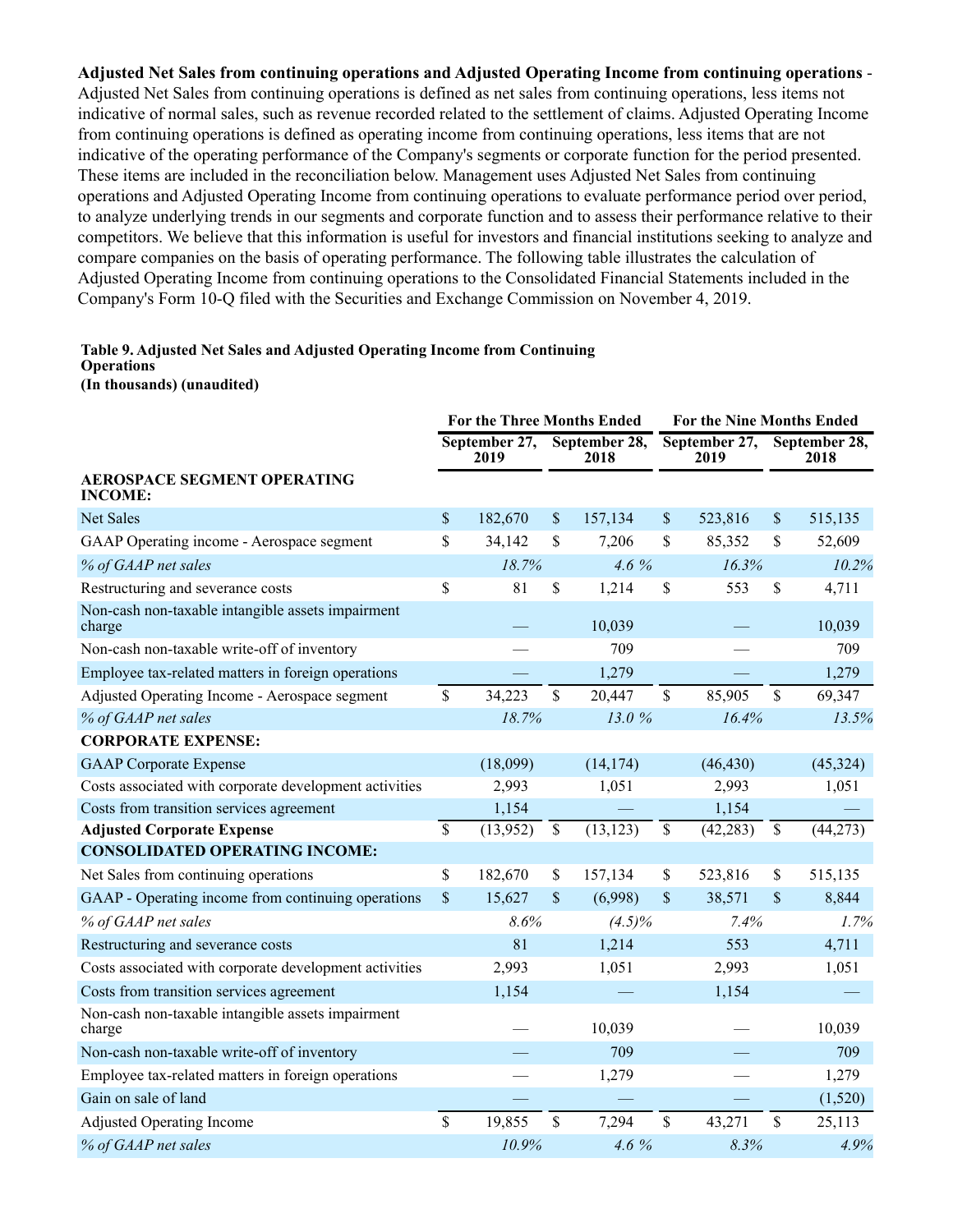#### **FORWARD-LOOKING STATEMENTS**

This release contains "forward-looking statements" within the meaning of the safe harbor provisions of the U.S. Private Securities Litigation Reform Act of 1995. Forward-looking statements also may be included in other publicly available documents issued by the Company and in oral statements made by our officers and representatives from time to time. These forward-looking statements are intended to provide management's current expectations or plans for our future operating and financial performance, based on assumptions currently believed to be valid. They can be identified by the use of words such as "anticipate," "intend," "plan," "goal," "seek," "believe," "project," "estimate," "expect," "strategy," "future," "likely," "may," "should," "would," "could," "will" and other words of similar meaning in connection with a discussion of future operating or financial performance. Examples of forward looking statements include, among others, statements relating to future sales, earnings, cash flows, results of operations, uses of cash and other measures of financial performance.

*Because forward-looking statements relate to the future, they are subject to inherent risks, uncertainties and other factors that may cause the Company's actual results and financial condition to differ materially from those expressed or implied in the forward-looking statements. Such risks, uncertainties and other factors include, among others: (i) the possibility that we may be unable to find appropriate reinvestment opportunities for the proceeds from the sale of the Distribution segment; (ii) risks related to Kaman's performance of its obligations under the transition services agreement entered into in connection with the sale of the Distribution segment and disruption of management time from ongoing business operations relating thereto; (iii) changes in domestic and foreign economic and competitive conditions in markets served by the Company, particularly the defense, commercial aviation and industrial production markets; (iv) changes in government and customer priorities and requirements (including cost-cutting initiatives, government and customer shut-downs, the potential deferral of awards, terminations or reductions of expenditures to respond to the priorities of Congress and the Administration, or budgetary cuts resulting from Congressional actions or automatic sequestration); (v) changes in geopolitical conditions in countries where the Company does or intends to do business; (vi) the successful conclusion of competitions for government programs (including new, follow-on and successor programs) and thereafter successful contract negotiations with government authorities (both foreign and domestic) for the terms and conditions of the programs; (vii) the timely receipt of any necessary export approvals and/or other licenses or authorizations from the USG; (viii) timely satisfaction or fulfillment of material contractual conditions precedents in customer purchase orders, contracts, or similar arrangements; (ix) the existence of standard government contract provisions permitting renegotiation of terms and termination for the convenience of the government; (x) the successful resolution of government inquiries or investigations relating to our businesses and programs; (xi) risks and uncertainties associated with the successful implementation and ramp up of significant new programs, including the ability to manufacture the products to the detailed specifications required and recover start-up costs and other investments in the programs; (xvi) potential difficulties associated with variable acceptance test results, given sensitive production materials and extreme test parameters; (xiii) the receipt and successful execution of production orders under the Company's existing USG JPF contract, including the exercise of all contract options and receipt of orders from allied militaries, but excluding any next generation programmable fuze programs, as all have been assumed in connection with goodwill impairment evaluations; (xiv) the continued support of the existing K-MAX® helicopter fleet, including sale of existing K-MAX® spare parts inventory and the receipt of orders for new aircraft sufficient to recover our investments in the K-MAX® production line; (xv) the accuracy of current cost estimates associated with environmental remediation activities; (xvi) the profitable integration of acquired businesses into the Company's operations; (xvii) the ability to recover from cyber-based or other security attacks, information technology failures or other disruptions; (xviii) changes in supplier sales or vendor incentive policies; (xix) the ability of our suppliers to satisfy their performance obligations; (xx) the effects of price increases or decreases; (xxi) the effects of pension regulations, pension plan assumptions, pension plan asset performance, future contributions and the pension freeze, including the ultimate determination of the USG's share of any pension curtailment adjustment calculated in accordance with CAS 413; (xxii) future levels of indebtedness and capital expenditures; (xxiii) the continued availability of raw materials and other commodities in adequate supplies and the effect of increased costs for such items; (xxiv) the effects of currency exchange rates and foreign competition on future operations; (xxv) changes in laws and regulations, taxes, interest rates, inflation rates and general business conditions; (xxvi) the effects, if any, of the United Kingdom's exit from the European Union; (xxvii) future repurchases and/or issuances of common stock; (xxviii) the occurrence of unanticipated restructuring costs or the failure to realize anticipated savings or benefits from past or future expense reduction actions; (xxix) the ability to recruit and retain skilled employees; and (xxx) other risks and uncertainties set forth herein and in our 2018 Form 10-K. and our Third Quarter Form 10-Q filed November 4, 2019.*

Any forward-looking information provided in this release should be considered with these factors in mind. We assume no obligation to update any forward-looking statements contained in this report.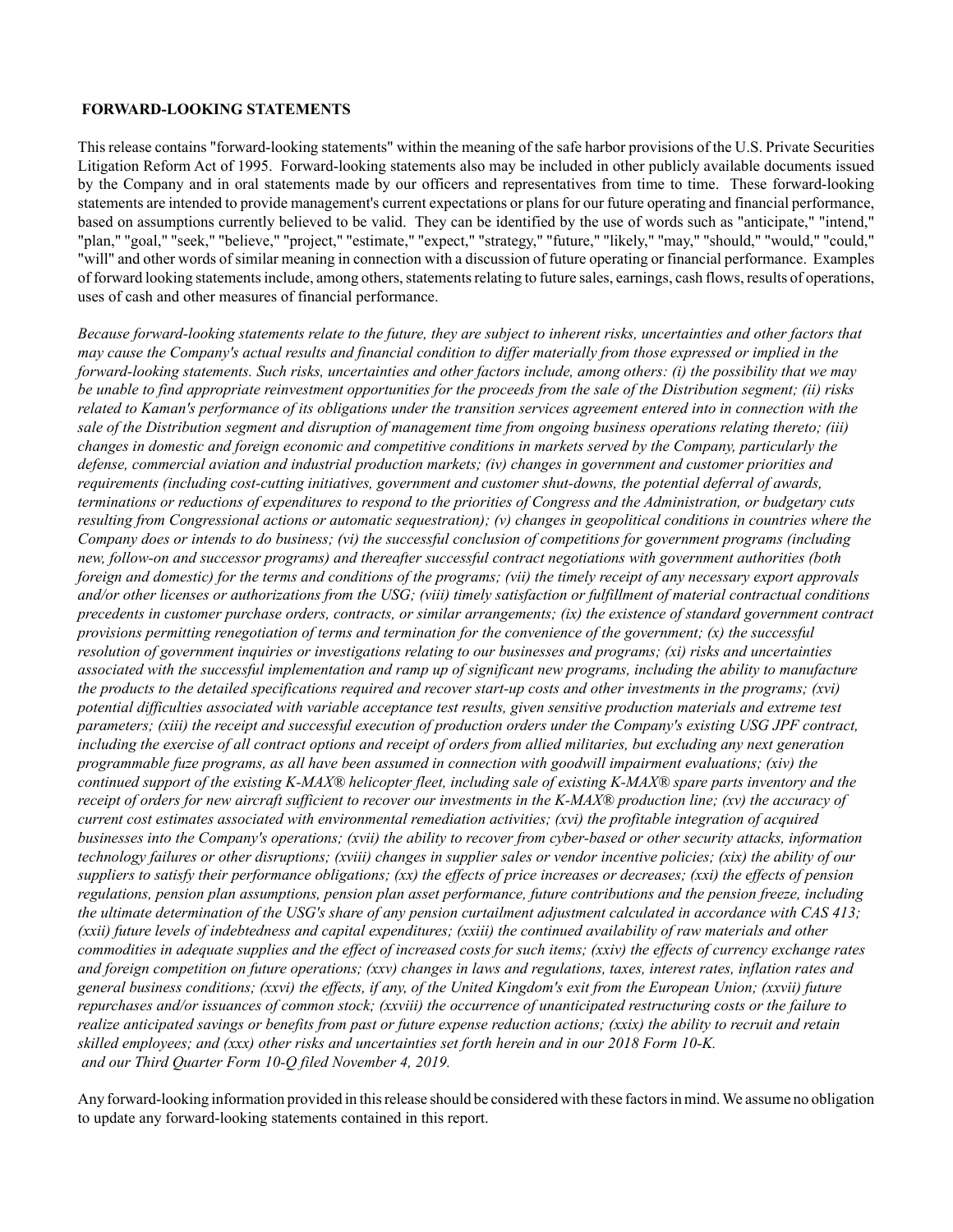Contact: James Coogan V.P., Investor Relations (860) 243-6342 James.Coogan@kaman.com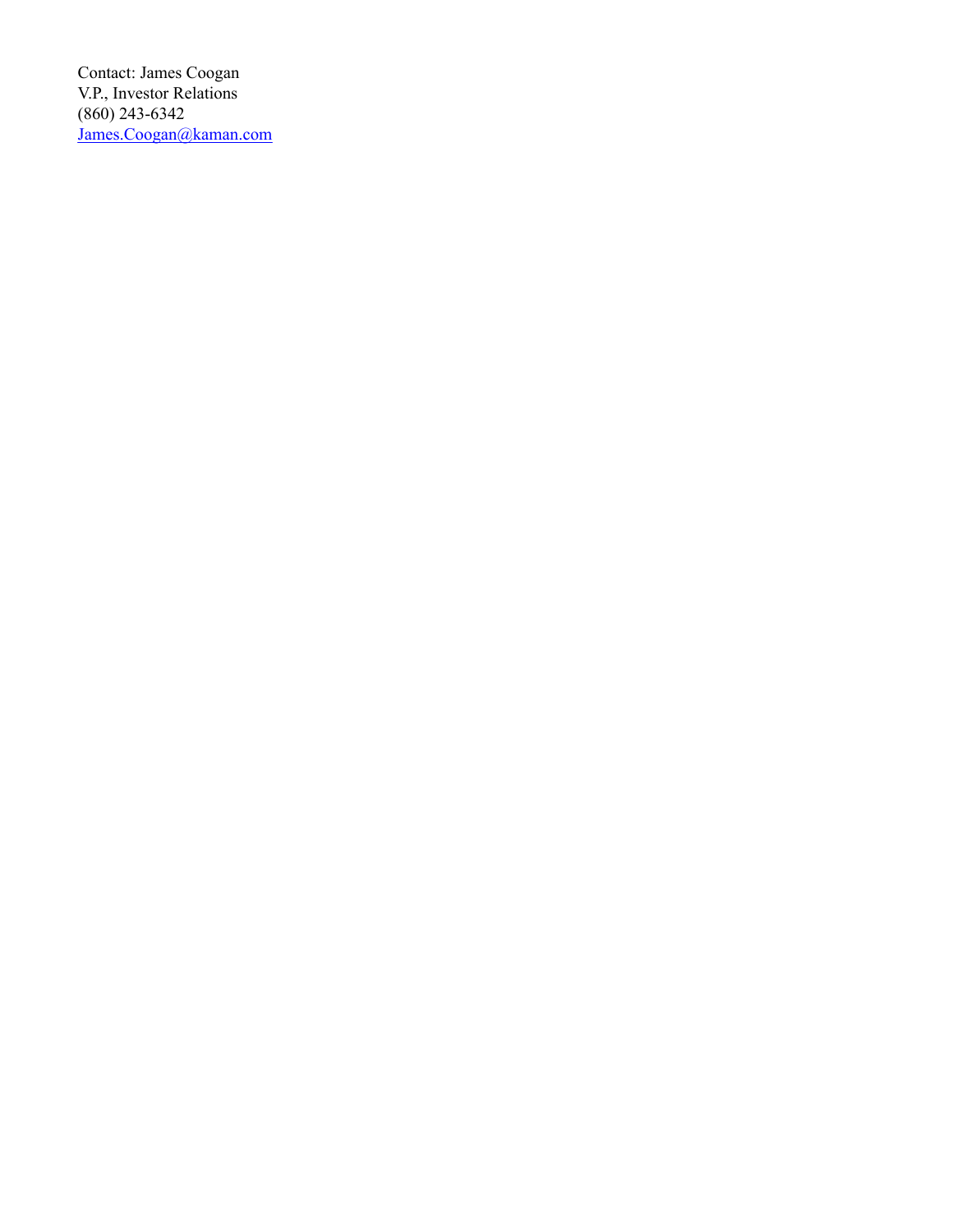**Condensed Consolidated Statements of Operations**

*(In thousands, except per share amounts) (unaudited)*

|                                                                              |                          |                       | <b>For the Three Months Ended</b>   |                          | <b>For the Nine Months Ended</b> |                          |                       |  |  |
|------------------------------------------------------------------------------|--------------------------|-----------------------|-------------------------------------|--------------------------|----------------------------------|--------------------------|-----------------------|--|--|
|                                                                              |                          | September 27,<br>2019 | September 28,<br>2018               |                          | September 27,<br>2019            |                          | September 28,<br>2018 |  |  |
| Net sales                                                                    | $\overline{\mathcal{S}}$ | 182,670               | $\overline{\mathcal{S}}$<br>157,134 | $\overline{\$}$          | 523,816                          | $\overline{\mathcal{S}}$ | 515,135               |  |  |
| Cost of sales                                                                |                          | 121,537               | 109,446                             |                          | 355,573                          |                          | 360,826               |  |  |
| Gross profit                                                                 |                          | 61,133                | 47,688                              |                          | 168,243                          |                          | 154,309               |  |  |
| Selling, general and administrative expenses                                 |                          | 43,855                | 43,403                              |                          | 127,614                          |                          | 132,274               |  |  |
| Other intangible assets impairment                                           |                          |                       | 10,039                              |                          |                                  |                          | 10,039                |  |  |
| Costs from transition services agreement                                     |                          | 1,154                 |                                     |                          | 1,154                            |                          |                       |  |  |
| Restructuring costs                                                          |                          | 81                    | 1,214                               |                          | 553                              |                          | 4,711                 |  |  |
| Net loss (gain) on sale of assets                                            |                          | 416                   | 30                                  |                          | 351                              |                          | (1, 559)              |  |  |
| Operating income (loss)                                                      |                          | 15,627                | (6,998)                             |                          | 38,571                           |                          | 8,844                 |  |  |
| Interest expense, net                                                        |                          | 4,058                 | 5,084                               |                          | 14,595                           |                          | 15,407                |  |  |
| Non-service pension and post retirement benefit<br>income                    |                          | (99)                  | (2,975)                             |                          | (298)                            |                          | (9,043)               |  |  |
| Income from transition services agreement                                    |                          | (944)                 |                                     |                          | (944)                            |                          |                       |  |  |
| Other expense (income), net                                                  |                          | 185                   | (163)                               |                          | (367)                            |                          | (141)                 |  |  |
| Earnings (loss) from continuing operations before<br>income taxes            |                          | 12,427                | (8,944)                             |                          | 25,585                           |                          | 2,621                 |  |  |
| Income tax expense                                                           |                          | 2,297                 | 559                                 |                          | 3,244                            |                          | 2,376                 |  |  |
| Earnings (loss) from continuing operations                                   |                          | 10,130                | (9,503)                             |                          | 22,341                           |                          | 245                   |  |  |
| Earnings from discontinued operations before gain on<br>disposal, net of tax |                          | 9,860                 | 10,935                              |                          | 25,240                           |                          | 30,347                |  |  |
| Gain on disposal of discontinued operations, net of<br>tax                   |                          | 122,786               |                                     |                          | 122,786                          |                          |                       |  |  |
| Total earnings from discontinued operations                                  |                          | 132,646               | 10,935                              |                          | 148,026                          |                          | 30,347                |  |  |
| Net earnings                                                                 | \$                       | 142,776               | $\boldsymbol{\mathsf{S}}$<br>1,432  | \$                       | 170,367                          | \$                       | 30,592                |  |  |
|                                                                              |                          |                       |                                     |                          |                                  |                          |                       |  |  |
| Earnings per share:                                                          |                          |                       |                                     |                          |                                  |                          |                       |  |  |
| Basic earnings per share from continuing<br>operations                       | \$                       | 0.36                  | $\sqrt{3}$<br>$(0.34)$ \$           |                          | 0.80                             | $\mathcal{S}$            | 0.01                  |  |  |
| Basic earnings per share from discontinued<br>operations                     |                          | 4.75                  | 0.39                                |                          | 5.30                             |                          | 1.08                  |  |  |
| Basic earnings per share                                                     | $\overline{\mathcal{S}}$ | 5.11                  | $\mathsf{\$}$<br>0.05               | $\sqrt{\ }$              | 6.10                             | $\mathcal{S}$            | 1.09                  |  |  |
| Diluted earnings per share from continuing<br>operations                     | \$                       | $0.36$ \$             | $(0.34)$ \$                         |                          | 0.79                             | $\mathcal{S}$            | 0.01                  |  |  |
| Diluted earnings per share from discontinued<br>operations                   |                          | 4.72                  | 0.39                                |                          | 5.27                             |                          | 1.07                  |  |  |
| Diluted earnings per share                                                   | $\overline{\mathbb{S}}$  | 5.08                  | $\overline{\mathcal{S}}$<br>0.05    | $\overline{\mathcal{S}}$ | 6.06                             | $\overline{\mathcal{S}}$ | 1.08                  |  |  |
| Average shares outstanding:                                                  |                          |                       |                                     |                          |                                  |                          |                       |  |  |
| <b>Basic</b>                                                                 |                          | 27,952                | 28,009                              |                          | 27,941                           |                          | 27,944                |  |  |
| Diluted                                                                      |                          | 28,117                | 28,258                              |                          | 28,104                           |                          | 28,258                |  |  |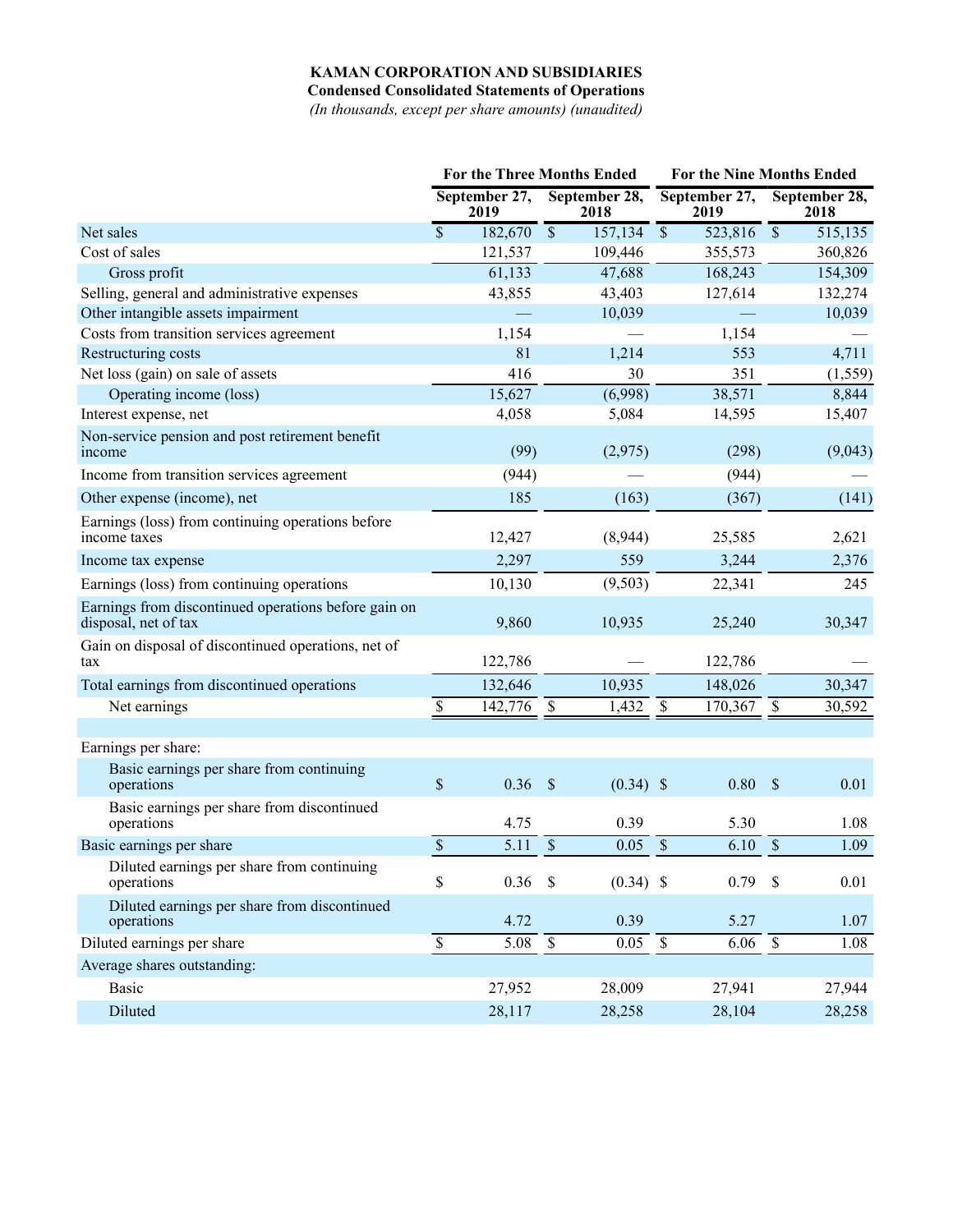**Condensed Consolidated Balance Sheets**

(*In thousands, except share and per share amounts) (unaudited)*

|                                                                                                                             |                          |                | September 27, 2019 December 31, 2018 |
|-----------------------------------------------------------------------------------------------------------------------------|--------------------------|----------------|--------------------------------------|
| <b>Assets</b>                                                                                                               |                          |                |                                      |
| Current assets:                                                                                                             |                          |                |                                      |
| Cash and cash equivalents                                                                                                   | \$                       | 509,990        | \$<br>25,895                         |
| Accounts receivable, net                                                                                                    |                          | 130,246        | 149,338                              |
| Contract assets                                                                                                             |                          | 119,221        | 99,261                               |
| Contract costs, current portion                                                                                             |                          | 5,705          | 5,993                                |
| Inventories                                                                                                                 |                          | 173,143        | 131,569                              |
| Income tax refunds receivable                                                                                               |                          | 1,585          | 1,752                                |
| Assets held for sale, current portion                                                                                       |                          |                | 351,261                              |
| Other current assets                                                                                                        |                          | 13,868         | 8,036                                |
| Total current assets                                                                                                        |                          | 953,758        | 773,105                              |
| Property, plant and equipment, net of accumulated depreciation of \$203,787<br>and \$192,285, respectively                  |                          | 136,229        | 137,112                              |
| Operating right-of-use assets, net                                                                                          |                          | 16,001         |                                      |
| Goodwill                                                                                                                    |                          | 191,218        | 196,161                              |
| Other intangible assets, net                                                                                                |                          | 53,903         | 58,567                               |
| Deferred income taxes                                                                                                       |                          | 39,337         | 38,040                               |
| Contract costs, noncurrent portion                                                                                          |                          | 7,820          | 10,666                               |
| Assets held for sale, noncurrent portion                                                                                    |                          |                | 229,238                              |
| Other assets                                                                                                                |                          | 32,081         | 31,173                               |
| Total assets                                                                                                                | \$                       | $1,430,347$ \$ | 1,474,062                            |
| <b>Liabilities and Shareholders' Equity</b>                                                                                 |                          |                |                                      |
| Current liabilities:                                                                                                        |                          |                |                                      |
| Current portion of long-term debt, net of debt issuance costs                                                               | \$                       |                | \$<br>9,375                          |
| Accounts payable - trade                                                                                                    |                          | 57,143         | 56,826                               |
| Accrued salaries and wages                                                                                                  |                          | 40,461         | 32,795                               |
| Contract liabilities, current portion                                                                                       |                          | 35,975         | 28,865                               |
| Operating lease liabilities, current portion                                                                                |                          | 4,642          |                                      |
| Income taxes payable                                                                                                        |                          | 58,493         | 139                                  |
| Liabilities held for sale, current portion                                                                                  |                          |                | 131,047                              |
| Other current liabilities                                                                                                   |                          | 41,859         | 39,429                               |
| Total current liabilities                                                                                                   |                          | 238,573        | 298,476                              |
| Long-term debt, excluding current portion, net of debt issuance costs                                                       |                          | 180,653        | 284,256                              |
| Deferred income taxes                                                                                                       |                          | 7,182          | 7,146                                |
| Underfunded pension                                                                                                         |                          | 96,710         | 104,988                              |
| Contract liabilities, noncurrent portion                                                                                    |                          | 55,096         | 78,562                               |
| Operating lease liabilities, noncurrent portion                                                                             |                          | 12,295         |                                      |
| Liabilities held for sale, noncurrent portion                                                                               |                          |                | 15,602                               |
| Other long-term liabilities                                                                                                 |                          | 50,894         | 51,875                               |
| Commitments and contingencies (Note 15)                                                                                     |                          |                |                                      |
| Shareholders' equity:                                                                                                       |                          |                |                                      |
| Preferred stock, \$1 par value, 200,000 shares authorized; none outstanding                                                 |                          |                |                                      |
| Common stock, \$1 par value, 50,000,000 shares authorized; voting;<br>29,850,039 and 29,544,714 shares issued, respectively |                          | 29,850         | 29,545                               |
| Additional paid-in capital                                                                                                  |                          | 216,655        | 200,474                              |
| Retained earnings                                                                                                           |                          | 786,798        | 610,103                              |
| Accumulated other comprehensive income (loss)                                                                               |                          | (159, 357)     | (134, 898)                           |
| Less 1,904,262 and 1,672,917 shares of common stock, respectively, held<br>in treasury, at cost                             |                          | (85,002)       | (72,067)                             |
| Total shareholders' equity                                                                                                  |                          | 788,944        | 633,157                              |
| Total liabilities and shareholders' equity                                                                                  | $\overline{\mathcal{S}}$ | $1,430,347$ \$ | 1,474,062                            |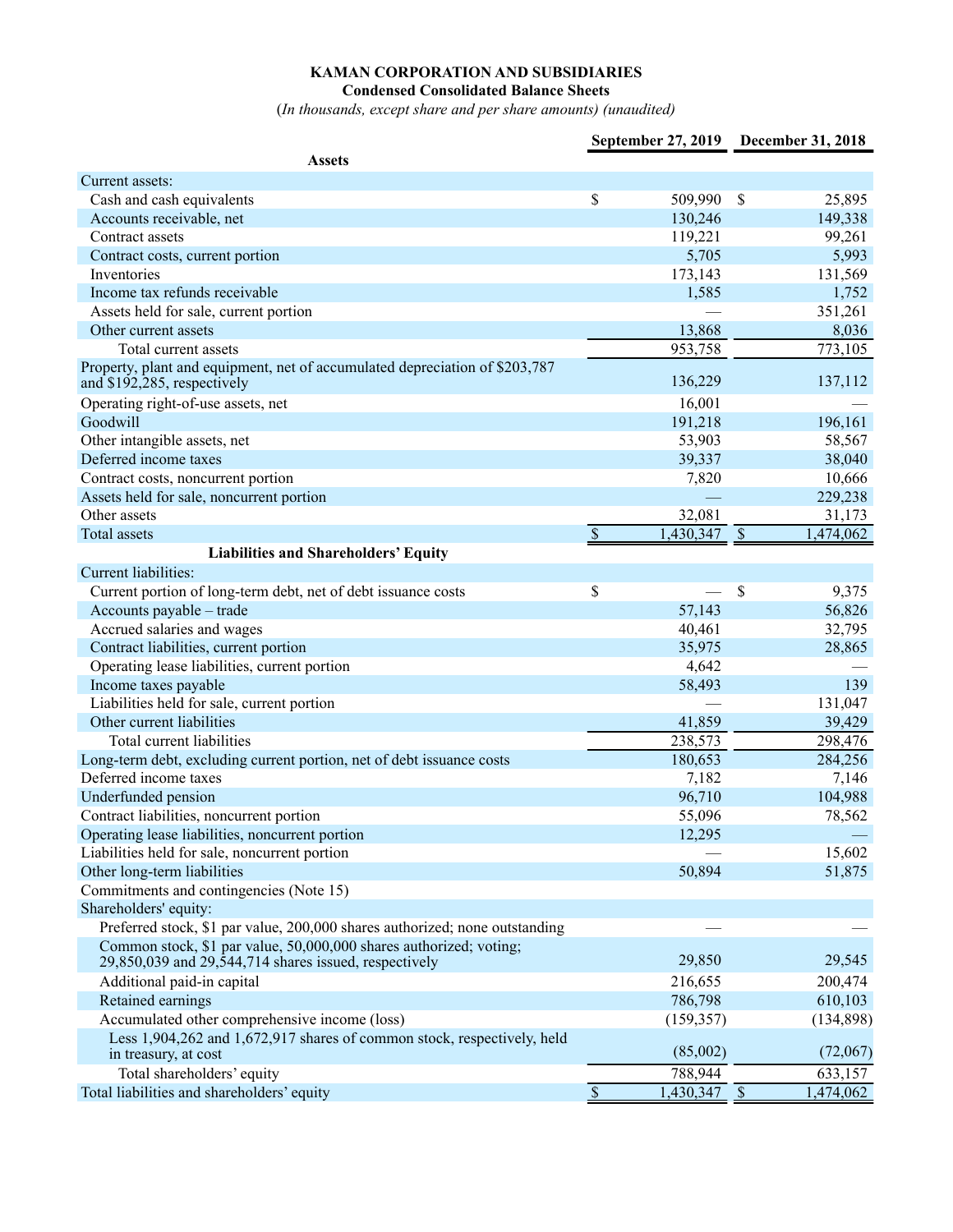## **Condensed Consolidated Statements of Cash Flows**

(*In thousands) (unaudited)*

|                                                                                                                                            |                       | <b>For the Nine Months Ended</b> |                       |
|--------------------------------------------------------------------------------------------------------------------------------------------|-----------------------|----------------------------------|-----------------------|
|                                                                                                                                            | September 27,<br>2019 |                                  | September 28,<br>2018 |
| Cash flows from operating activities:                                                                                                      |                       |                                  |                       |
| Net earnings                                                                                                                               | \$<br>170,367         | \$                               | 30,592                |
| Less: Total earnings from discontinued operations                                                                                          | 148,026               |                                  | 30,347                |
| Earnings from continuing operations                                                                                                        | 22,341                |                                  | 245                   |
| Adjustments to reconcile net earnings from continuing operations to net cash provided by<br>operating activities of continuing operations: |                       |                                  |                       |
| Depreciation and amortization                                                                                                              | 19,308                |                                  | 21,080                |
| Amortization of debt issuance costs                                                                                                        | 1,401                 |                                  | 1,355                 |
| Accretion of convertible notes discount                                                                                                    | 2,067                 |                                  | 1,934                 |
| Provision for doubtful accounts                                                                                                            | 384                   |                                  | 670                   |
| Net loss (gain) on sale of assets                                                                                                          | 351                   |                                  | (1, 559)              |
| Other intangible assets impairment                                                                                                         |                       |                                  | 10,039                |
| Net loss on derivative instruments                                                                                                         | 549                   |                                  | 642                   |
| Stock compensation expense                                                                                                                 | 3,969                 |                                  | 4,222                 |
| Deferred income taxes                                                                                                                      | (3,743)               |                                  | 8,094                 |
| Changes in assets and liabilities, excluding effects of acquisitions/divestitures:                                                         |                       |                                  |                       |
| Accounts receivable                                                                                                                        | 17,650                |                                  | 67,862                |
| Contract assets                                                                                                                            | (20, 303)             |                                  | (41, 033)             |
| Contract costs                                                                                                                             | 3,130                 |                                  | (6, 576)              |
| Inventories                                                                                                                                | (43, 139)             |                                  | (6,698)               |
| Income tax refunds receivable                                                                                                              | 157                   |                                  | (1,268)               |
| Operating right of use assets                                                                                                              | 2,388                 |                                  |                       |
| Other assets                                                                                                                               | (4,020)               |                                  | (3, 430)              |
| Accounts payable - trade                                                                                                                   | 704                   |                                  | (2,720)               |
| <b>Contract liabilities</b>                                                                                                                | (16, 647)             |                                  | 95,331                |
| Operating lease liabilities                                                                                                                | (2,256)               |                                  |                       |
| Other current liabilities                                                                                                                  | 7,318                 |                                  | 2,631                 |
| Income taxes payable                                                                                                                       | 15,620                |                                  | (2,526)               |
| Pension liabilities                                                                                                                        | 3,128                 |                                  | (36, 185)             |
| Other long-term liabilities                                                                                                                | 979                   |                                  | 992                   |
| Net cash provided by operating activities of continuing operations                                                                         | 11,336                |                                  | 113,102               |
| Net cash (used in) provided by operating activities of discontinued operations                                                             | (7, 341)              |                                  | 14,296                |
| Net cash (used in) provided by operating activities                                                                                        | 3,995                 |                                  | 127,398               |